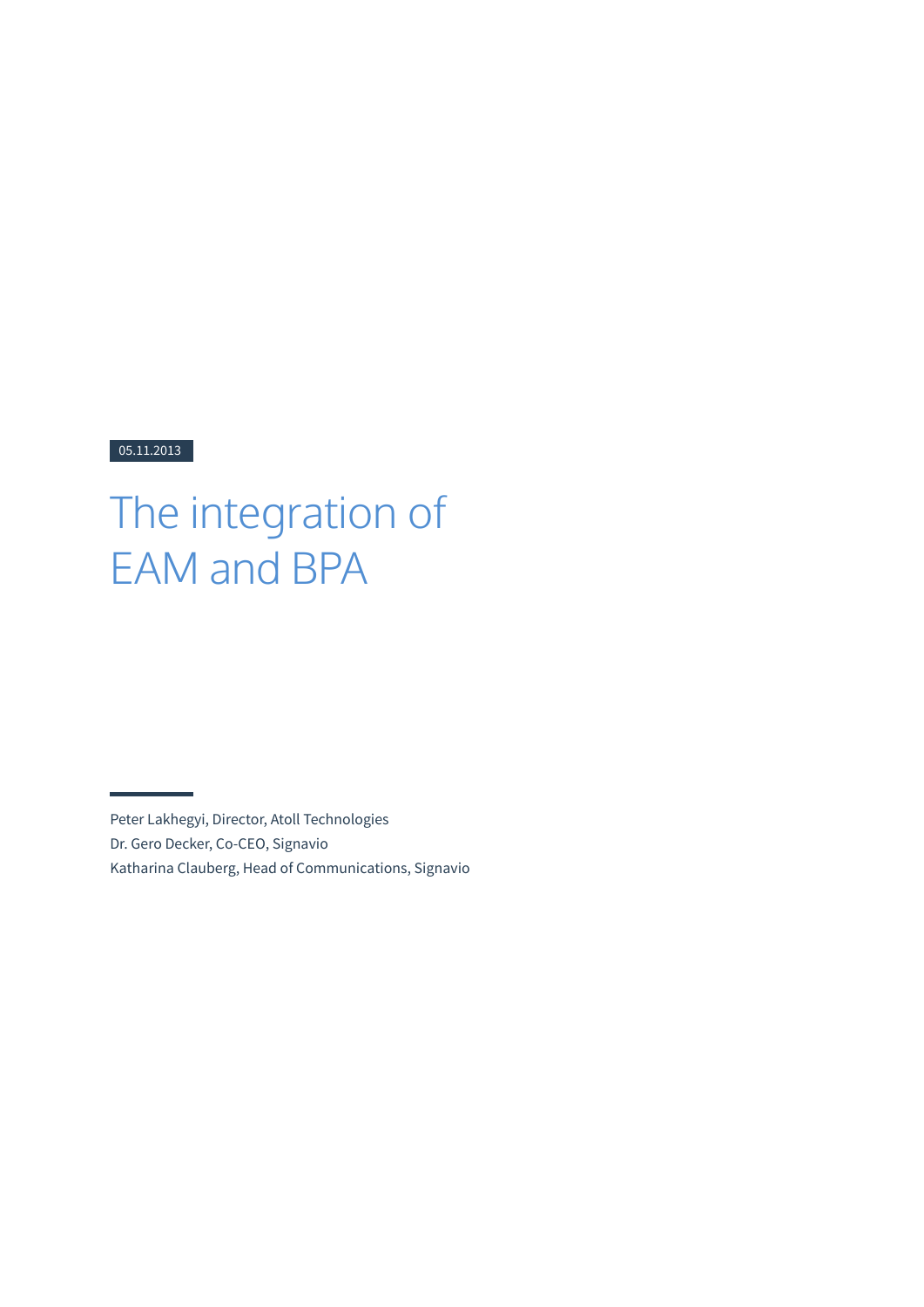# Table of contents

| 1. The impact of change on business and IT alignment 4                                                  |
|---------------------------------------------------------------------------------------------------------|
| Enterprise architecture and IT portfolio management<br>Advantages of a combined BPA and EAM Platform  8 |
| 3. BPA for the masses with Signavio Process Editor10                                                    |
| 4. Atoll and its EAM platform SAMU 11                                                                   |
| 5. Integration of Signavio Process Editor and SAMU 12                                                   |
|                                                                                                         |
|                                                                                                         |
|                                                                                                         |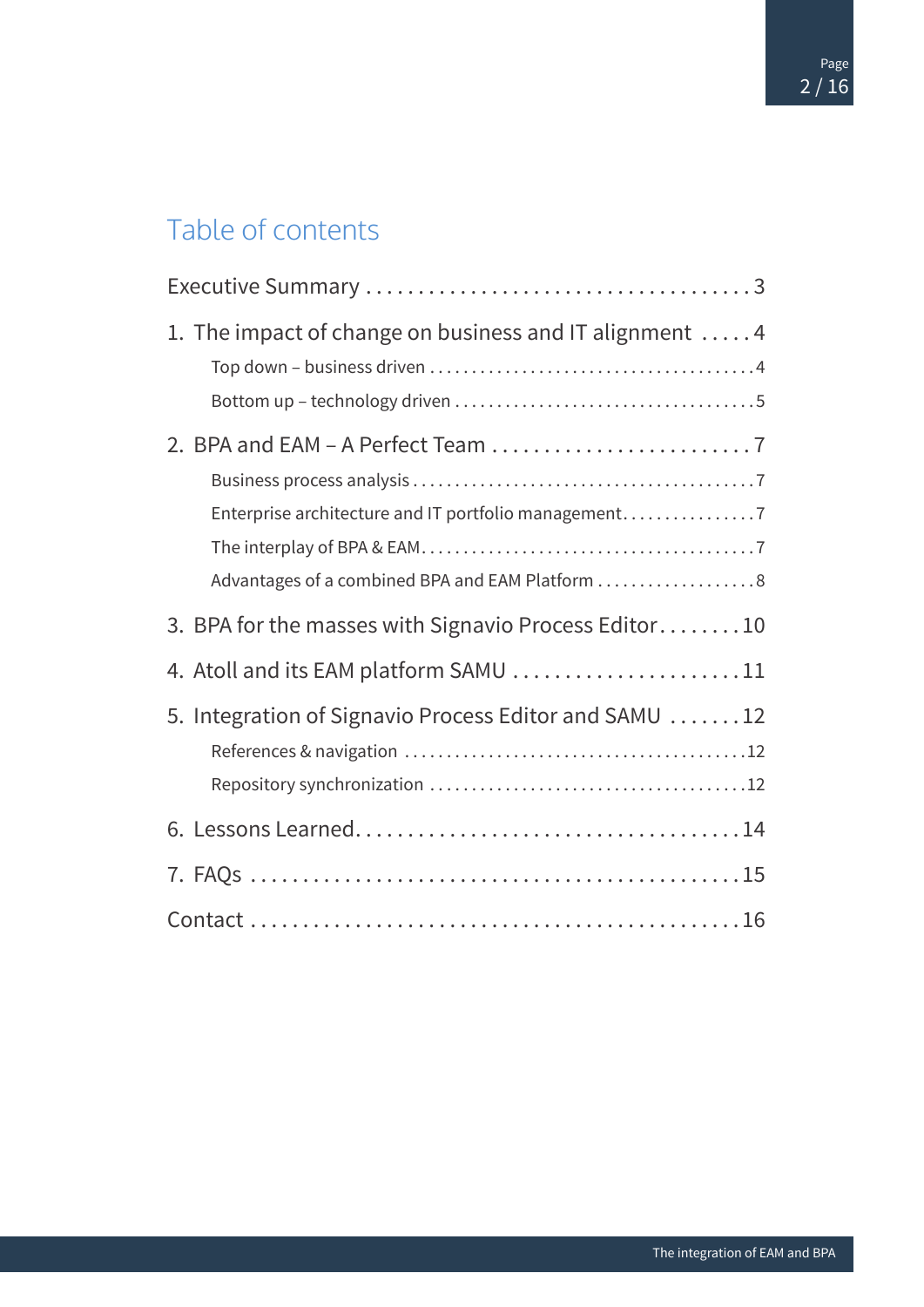## <span id="page-2-0"></span>Executive Summary

In an age of mass collaboration, where people previously unknown to each other now work towards a common goal, we see much more potential resides between individuals inside and outside of an organization. As organizations grow more complex, unleashing this potential is more important than ever. A certain degree of guidance and structure is key not to drown in the heaps of data. The impact of change in one area and its domino effect on other areas moves into the center of attention.

This is especially true for how business departments and IT work together. Business change, manifested in new or improved business processes, has high influence on what IT has to deliver. On the other hand, innovations in IT can lead to innovation and transformation on the business side.

Business Process Analysis (BPA) and Enterprise Architecture Management (EAM) go hand in hand. Historically, companies have been using separate tools for both disciplines, but a best-of-breed approach combining the best of BPA and powerful EAM is a strong basis for leveraging the strengths of both platforms.

The integrated solution of Signavio and Atoll provides process design and IT portfolio teams with a powerful process and architecture improvement platform. It helps you manage the full range of your corporate universe, and assess the total impact of changes regardless of where the spark of genius came from.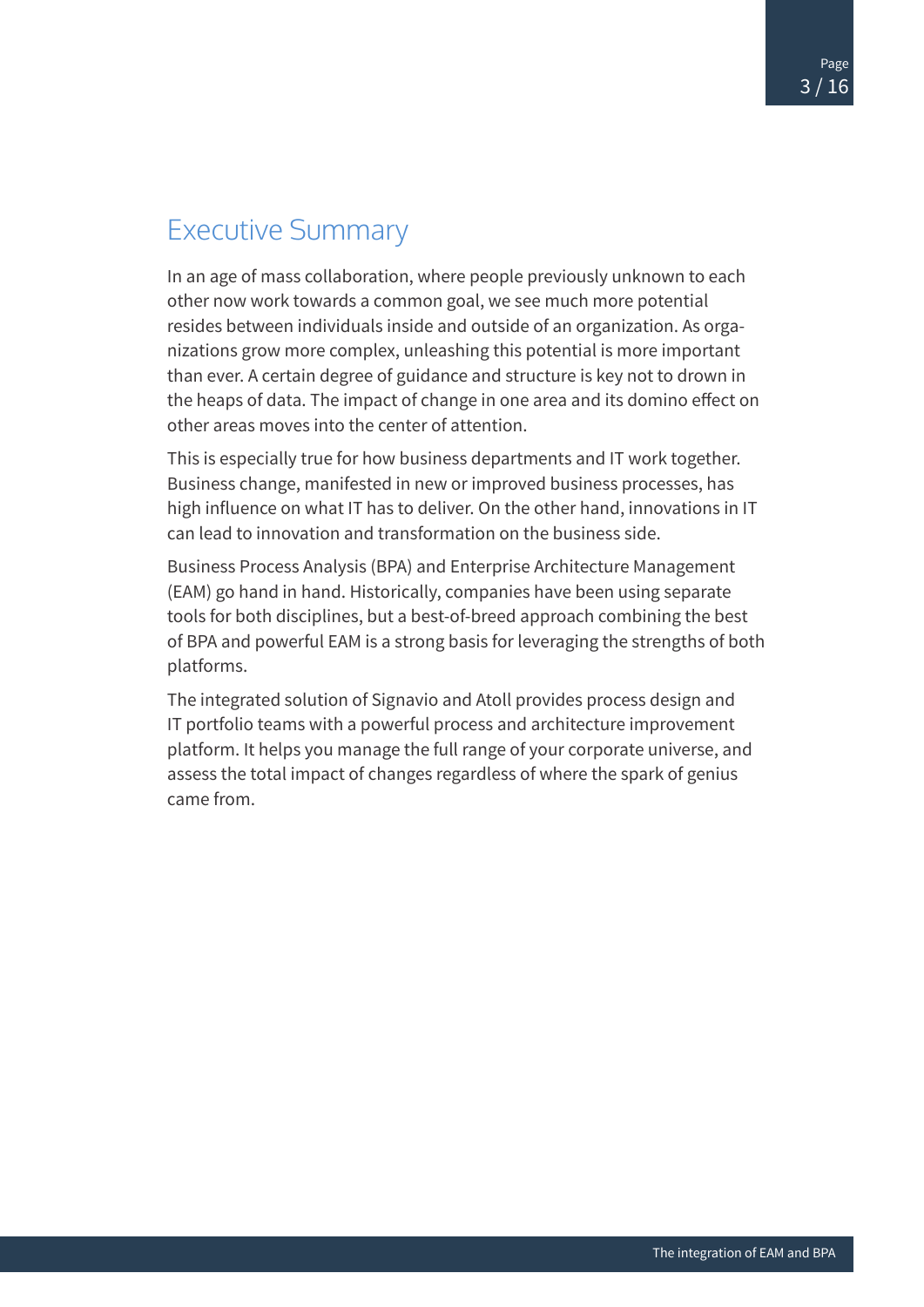### <span id="page-3-0"></span>1. The impact of change on business and IT alignment

The achievement of corporate goals depends highly on the fitness of its processes and how adequately IT supports them. In a dynamic business environment, changes to the status quo come from various sources that, if adopted quickly, become potential sources of competitive advantage.

Regardless of whether it is a business or an IT change, the impact usually spans the entire organization one way or another. Consider the following two modes of transformation:

#### Top down – business driven

Would a change in business processes require the realignment of IT?

Suppose that two companies merge with the promise of opening new market opportunities, and a new business model is conceived. Each company has legacy organizational structure, processes, and supporting IT architecture. Processes require consolidation and re-engineering to deliver the new corporate objectives. The two distinct IT portfolios also have to be evaluated and rationalized against a number of factors (e.g. suitability to the revised business model, cost, extendibility and functional overlaps).

Business transformation confirming IT's fitness to support an adjustment before necessary changes can be made.

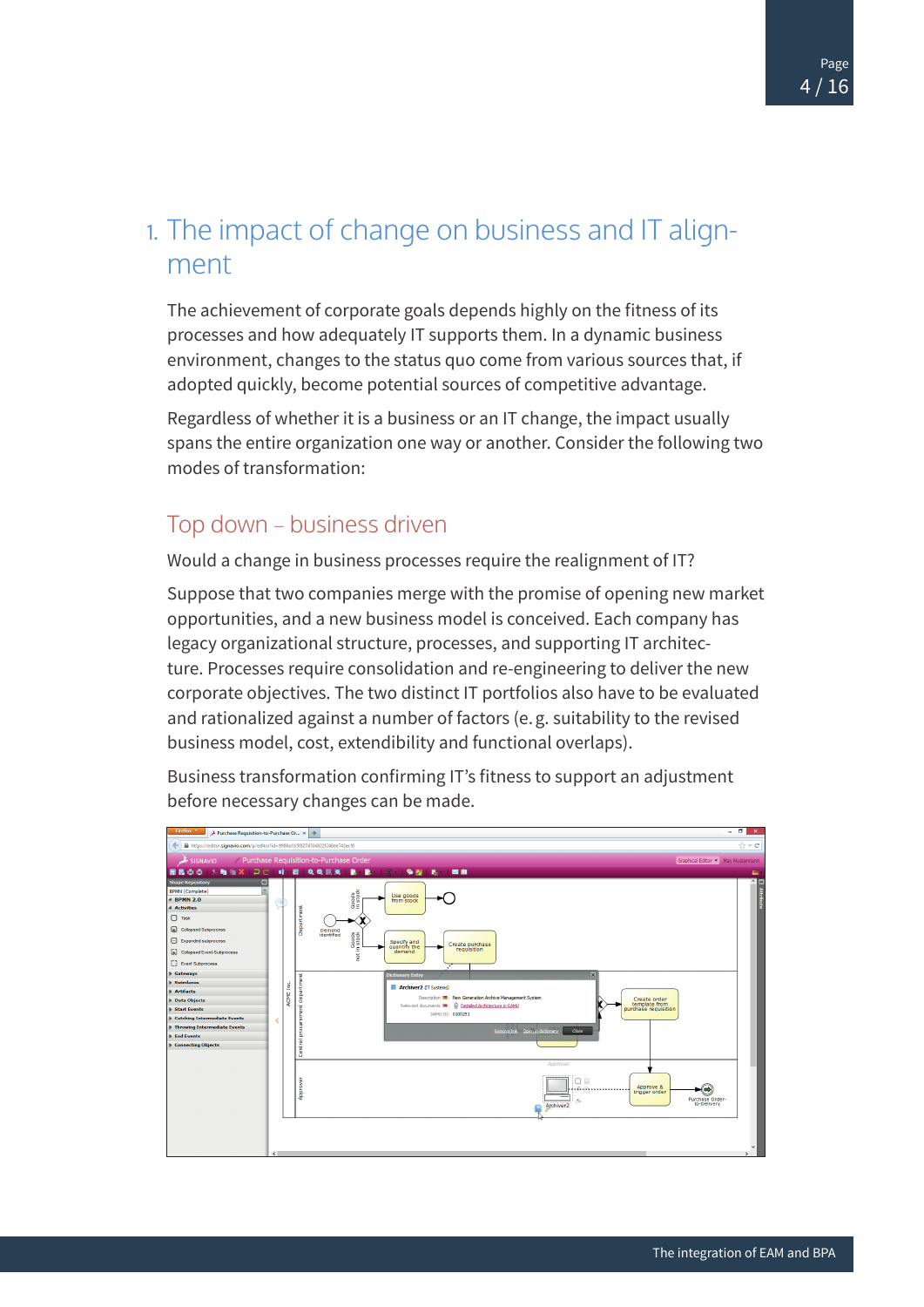#### <span id="page-4-0"></span>Bottom up – technology driven

What impact would a change in technology have on the business?

Every piece of technology in an enterprise contributes to and enables the achievement of corporate business goals. Altering any existing IT component might begin a chain reaction of effects on business capabilities or processes, therefore, modifications require a complete understanding of business-IT dependencies.



*Figure 1: Server upgrade faliure impact chain*

Introducing mature emerging technologies at the right place and the right time can also help the company gain a competitive edge. Improved cost efficiency along with availability and performance of Big Data repositories and cloud-based analytic engines open up new ways to evaluate historical data. Introducing these technologies also makes a big step towards performing analysis and simulation for every business action taken. The assessment of these technologies and finding their right usage patterns in the business processes must be a joint effort between business and IT experts.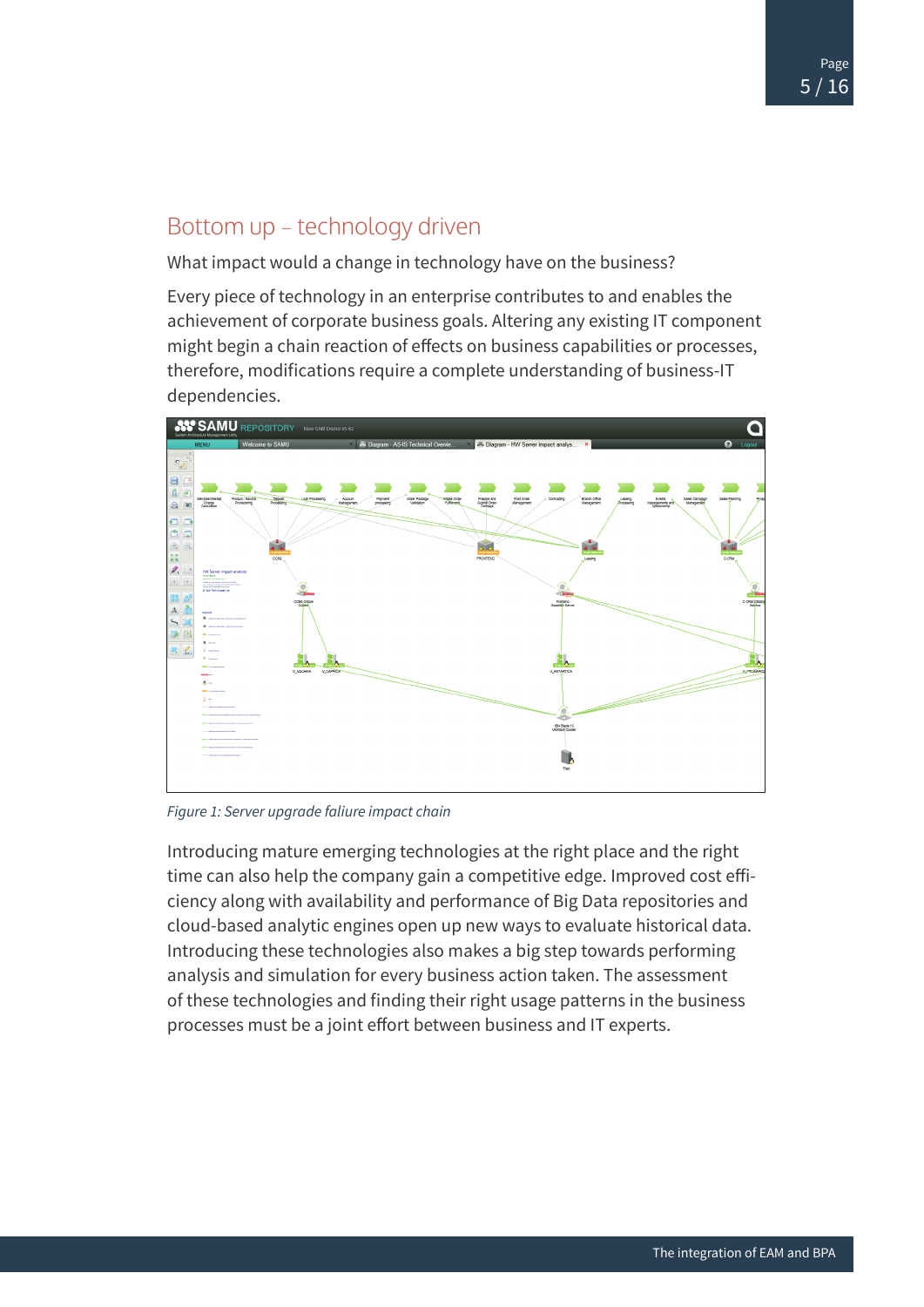

*Figure 2: Conceptual plan for cloud-based analytics on Big Data*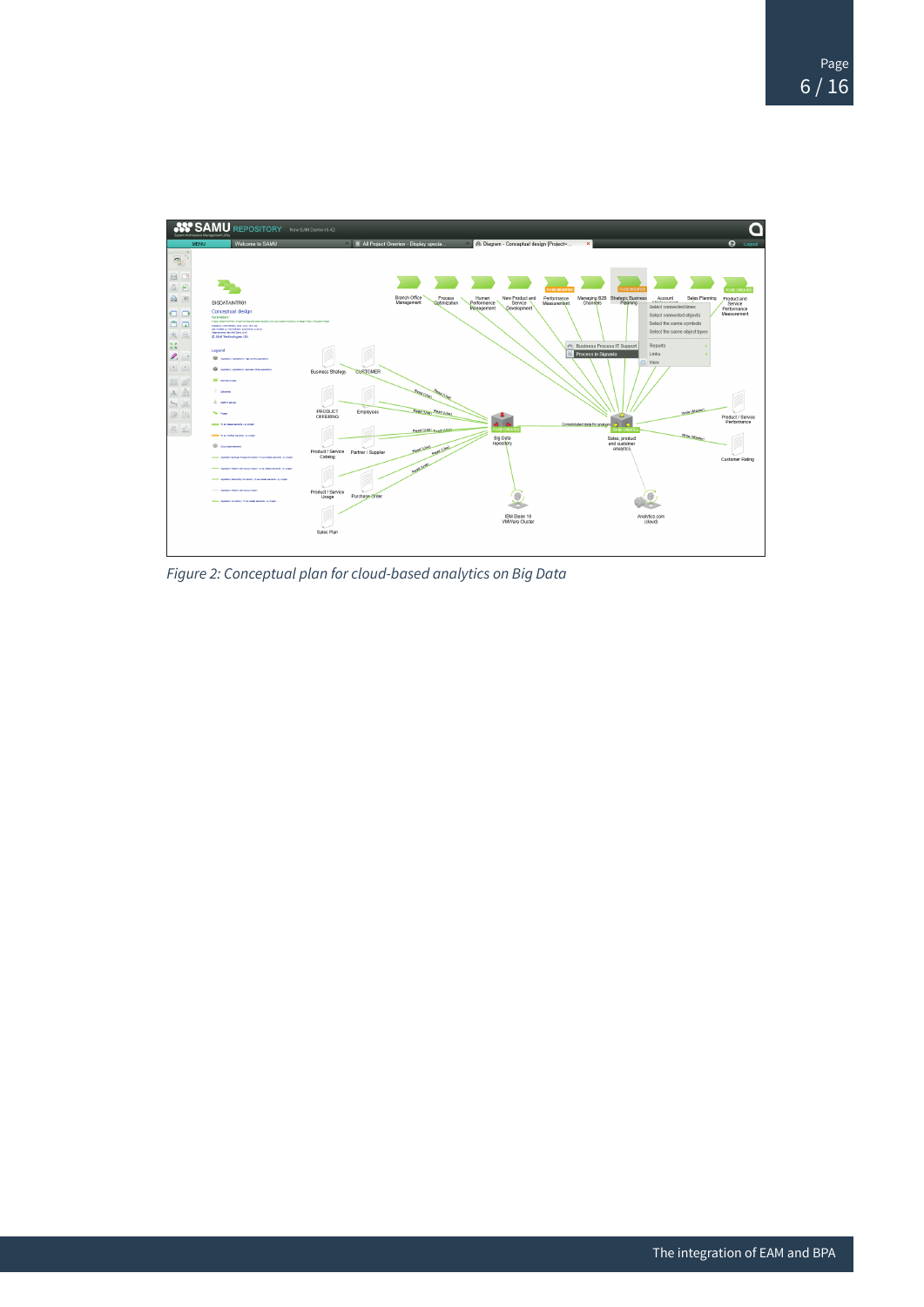# <span id="page-6-0"></span>2. BPA and EAM – A Perfect Team

Teams of gifted individuals can make a real difference when aiming for better enterprise operations. New perspectives are set when people share their knowledge, experiences, and particular views. For this to work, the enterprise has to create a collaborative environment and provide the right tools to work and share.

#### Business process analysis

Although the responsibility of business process analysis lies with process owners and quality management, collaboration between process participants is extremely important to improve the flow and outcome. The group effort will not only increase the quality of the new processes, but their acceptance, too. The right tool for BPA work gives people the opportunity to evaluate, cooperatively define processes and maintain the corporate process library.

#### Enterprise architecture and IT portfolio management

Every enterprise has architecture. The question is whether it was built on purpose, or it just happens to be like that. Enterprise architects and IT portfolio managers seek to understand the present architecture and define what the future portfolio should look like to better suit the business goals. A good EAM tool empowers them to map and evaluate the architecture on all layers, assess the impact of changes, govern initiatives, and perform high-level solution design.

#### The interplay of BPA & EAM

Both practices aim to deliver positive changes to the present environment. When doing so, they actually need support from each other: business processes require certain IT functionalities, while architecture needs a thorough understanding of business execution to improve. Genuine BPA & EAM teamwork creates synergies that accelerate strategic achievements. For instance, finding space for consolidating or evaluating new methods and technologies.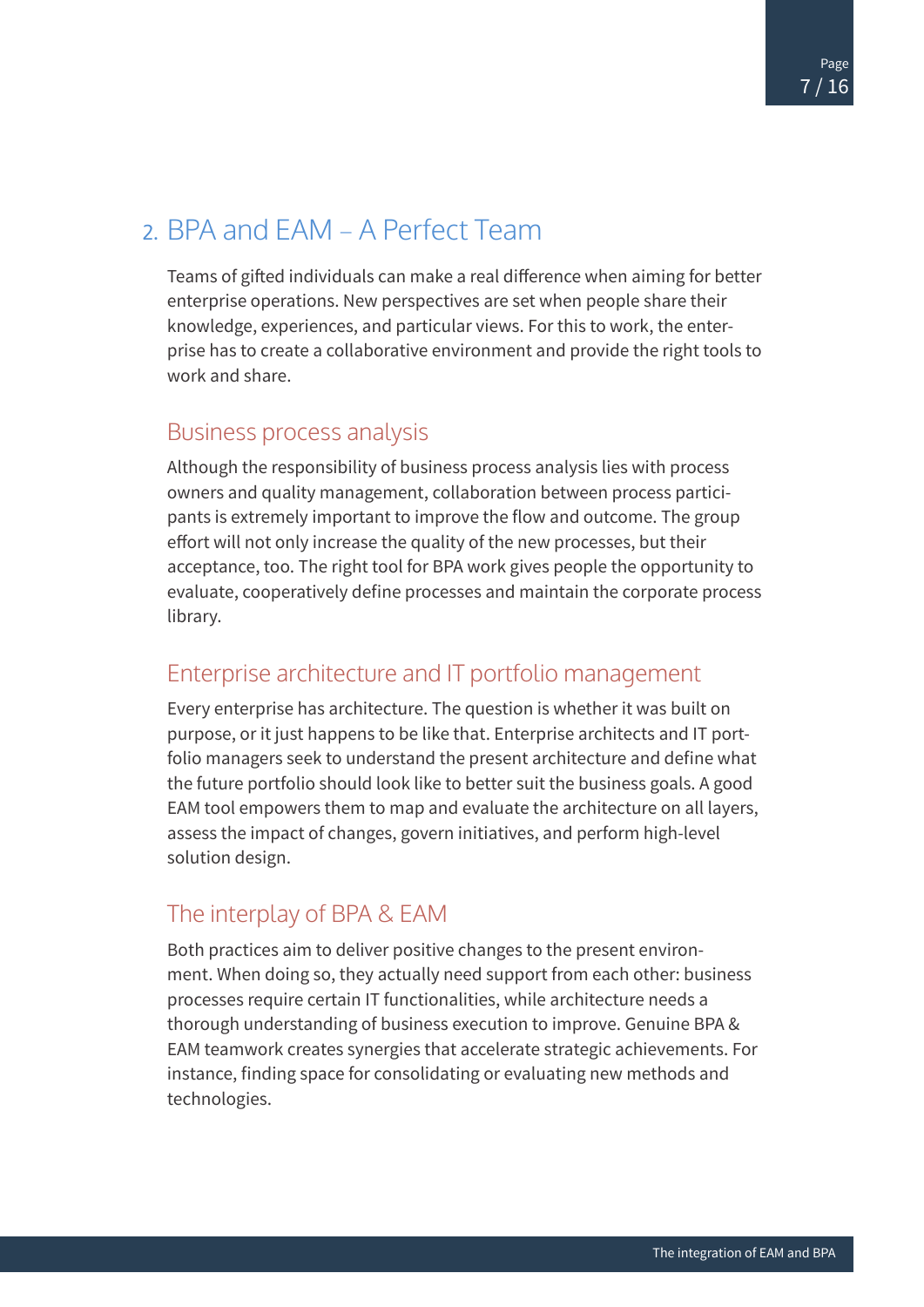<span id="page-7-0"></span>Paired BPA & EAM tools become the guardians of transformation that can deliver a wide range of corporate improvements.



The concepts covered by BPA and EAM overlap each other, as illustrated above. An integrated tooling connects the dots and provides a unified view on the organization.

#### Advantages of a combined BPA and EAM Platform

BPA and EAM are about analyzing and doing. They require focused tools that add the right functionality to human creativity in each segment. Since the work of these teams is heavily interconnected, and information sharing as well as cooperation are crucial to success, tools should also operate on a united platform.

This is exactly what the Signavio Process Editor and SAMU provide: one integrated platform for effective BPA & EAM teamwork releasing the innovation coded in your colleagues.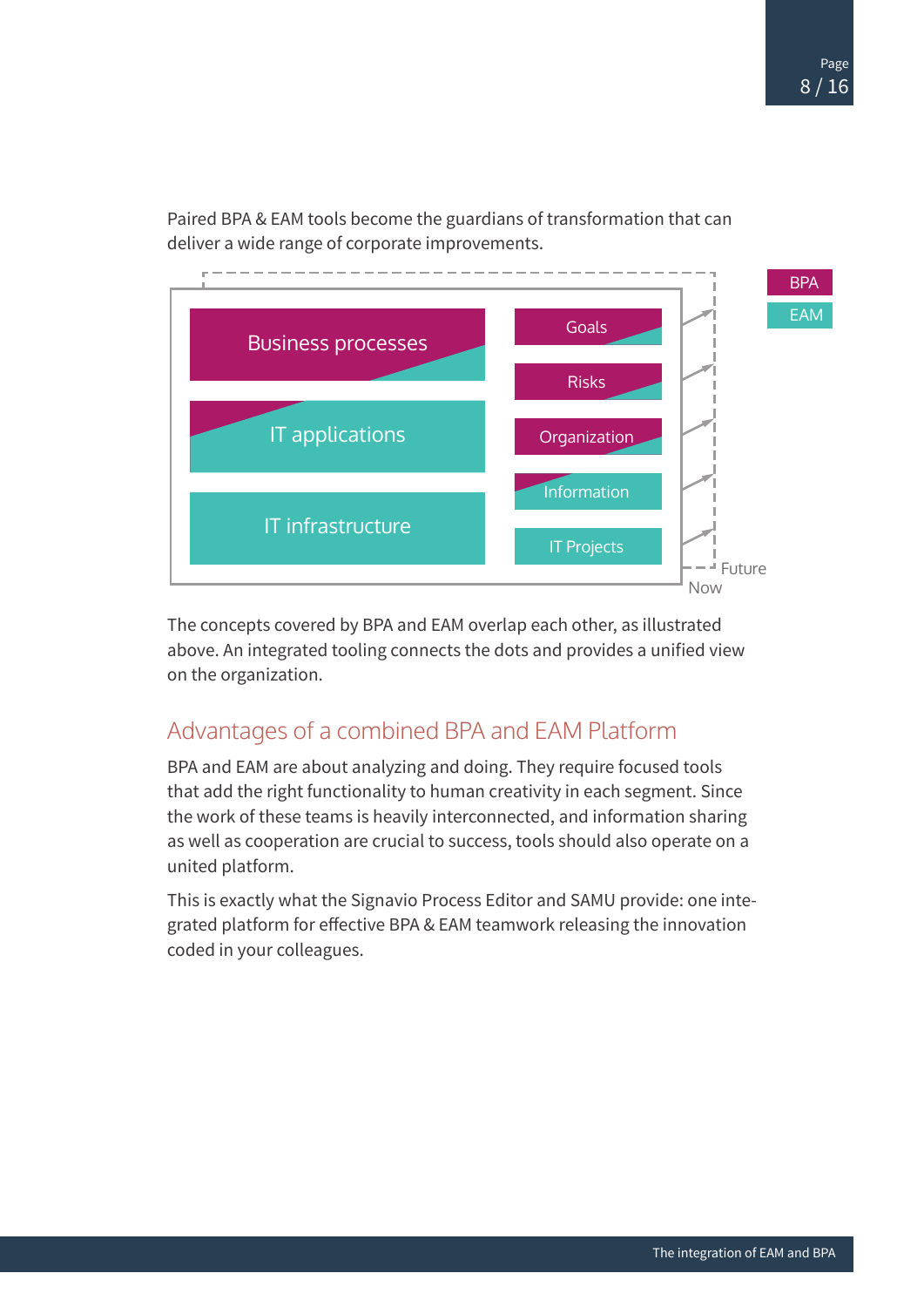They provide:

- ▶ Exciting BPA functionalities for continuous collaborative process improvement
- ▶ Unmatched capabilities when modeling your present and future architectures and transformation projects
- ▶ The ability to assign elements of your architecture repository to business process steps, e.g. the applications used to accomplish a certain task or the information used as input in a process or generated by the same
- $\triangleright$  Published business processes made available to architects as architecture components to evaluate and tailor their IT support
- $\blacktriangleright$  Impact analysis from any direction
- ▶ new ways to evaluate historical data using cloud-based analytic engines.

Introducing these technologies also makes a big step towards performing analysis and simulation for every business action taken. The assessment of these technologies and finding their right usage patterns in the business processes must be a joint effort between business and IT experts.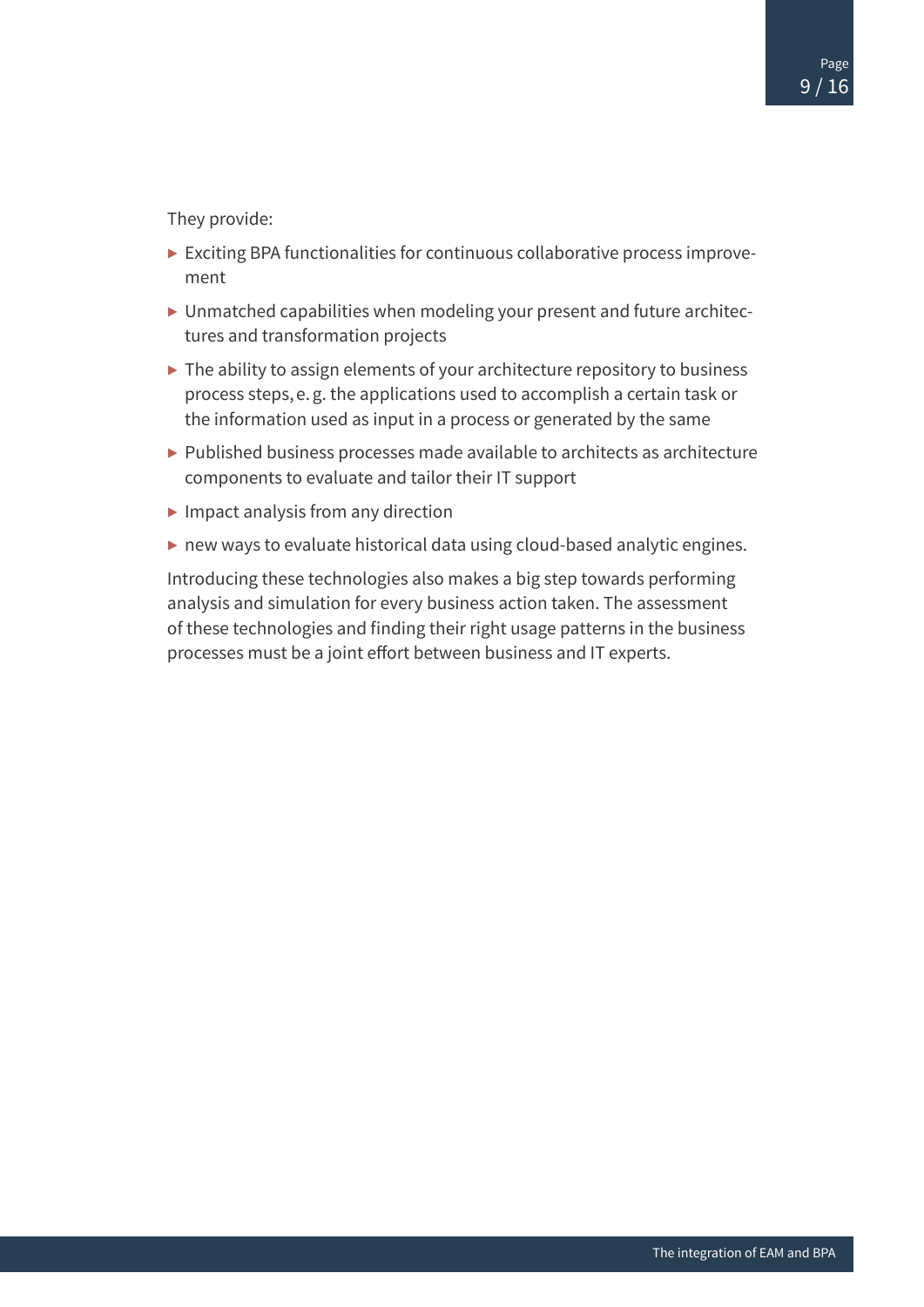# <span id="page-9-0"></span>3. BPA for the masses with Signavio Process Editor

Signavio is the first BPA tool that fosters collaborative process improvement and offers comprehensive process architect capabilities at the same time. Therefore, customers consider the product both for bottom-up initiatives and for enterprise-scale BPM programs.

The Signavio Process Editor is available as both On-Premise and as SaaS (Software as a Service) based solution for modeling business processes with BPMN2.0. Users of the SaaS solution can easily access the tool via web login, any time and from anywhere without installation or maintenance. The product comes with extensive features for collaborative process design. Besides the intuitive user interface for convenient process modeling, users can invite colleagues to comment and contribute to the current process models. Using QuickModel's spreadsheet like process design, even those without any knowledge in BPMN 2 .0 can begin creating processes in a collaborative environment.

The intuitive platform includes comprehensive process simulation capabilities. It helps to provide actionable insights without impacting existing business operations. Before implementation, process simulation, can reveal previously obscure information and anticipated benefits associated with the defined processes.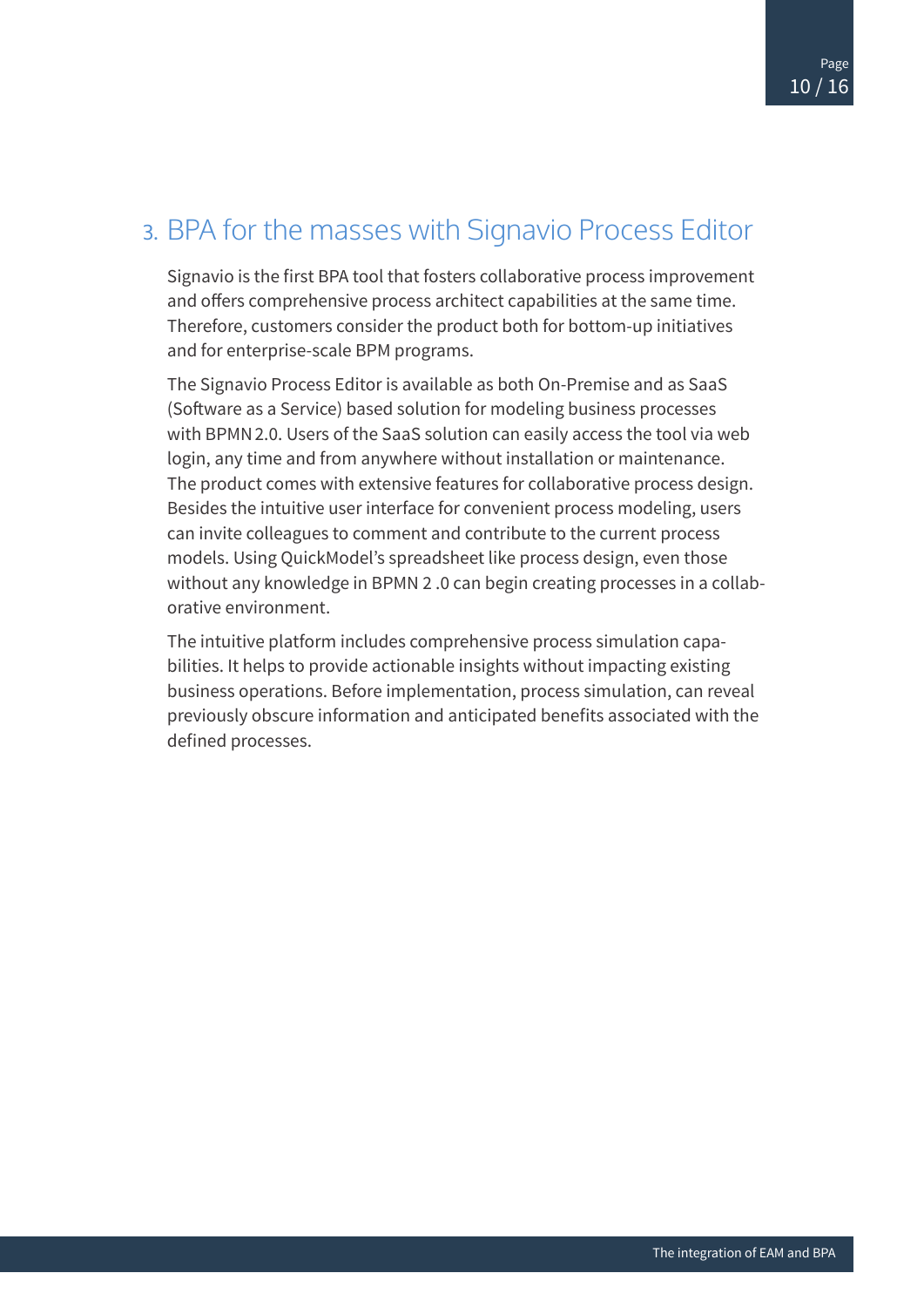### <span id="page-10-0"></span>4. Atoll and its EAM platform SAMU

SAMU by Atoll Technologies was genuinely designed to be the most flexible structural and visual aid for EAM and enterprise transformation initiatives. Our clients have chosen SAMU over others for its simplicity, as well as its ability to scale and adopt. Atoll has offices in Hungary, Oman and in the US.

SAMU is a web-based application, offering great user and administrative functionalities for EAM via a simple user interface in a web browser. The graphical overviews and detailed mechanisms are strong foundations for architecture analysis, portfolio analysis, and impact assessments. Diagrams are easy to comprehend by business and IT colleagues. Users can create new views for a single analysis or make them generally available to others. The dynamic changes of the architecture can be planned directly on the diagrams by reusing existing and adding new architecture components. Transitional and future architecture landscapes generated by SAMU display the cumulative impact of projects.

Plugged into the daily architecture and portfolio management processes or even into other tools, the different teams such as change managers, business analysts, solution and enterprise architects can contribute to different segments of the same repository. The structure of the repository can be completely redefined to fit your exact architecture modeling requirements.

The concepts covered by BPA and EAM overlap each other, as illustrated above. An integrated tooling connects the dots and provides a unified view on the organization.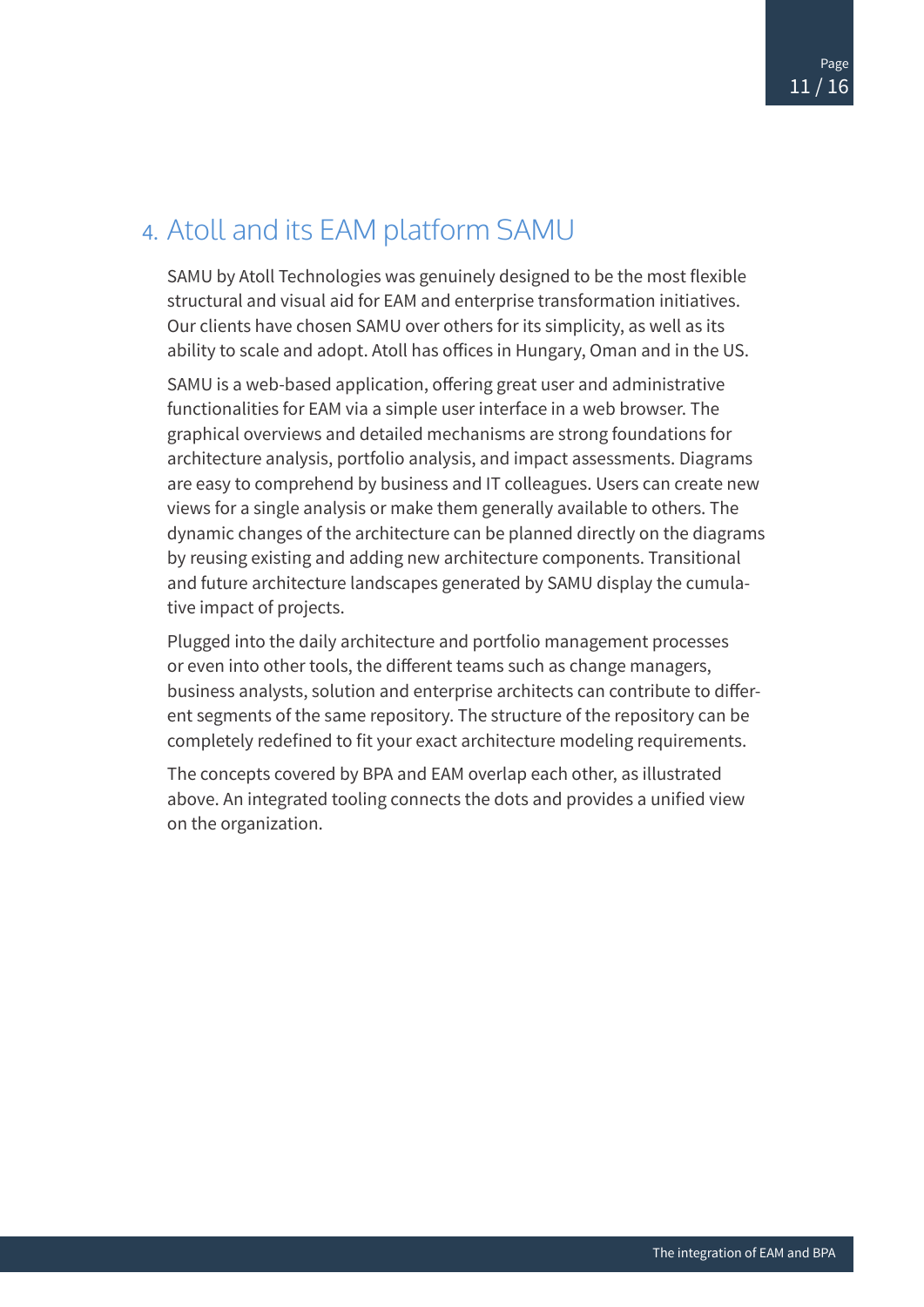### <span id="page-11-0"></span>5. Integration of Signavio Process Editor and SAMU

Both BPA and EAM teams work toward bettering the organization by different means, even though much of the data they produce and many views they create are informative to one another. In fact, there are several analyses which can only be performed by sharing knowledge and joining hands. Therefore, to provide a down-to-earth working platform for BPA and EAM teams, the integration between the tools has been defined at two levels:

#### References & navigation

The two systems can reference one another's objects and views. While using the Signavio Process Editor, you can access the visual context diagram of a particular application from SAMU. It also works the other way around – when architects work with SAMU and need more detailed information about a business process, they can open the embedded view of the actual process hosted by Signavio Process Editor.



#### Repository synchronization

To allow a roundtrip between the BPA and EAM tools, practical data exchanges have been defined. Business processes, maintained in Signavio Process Editor, are automatically uploaded as business architecture building blocks in SAMU, while applications and information architecture components from SAMU get added to Signavio Process Editor.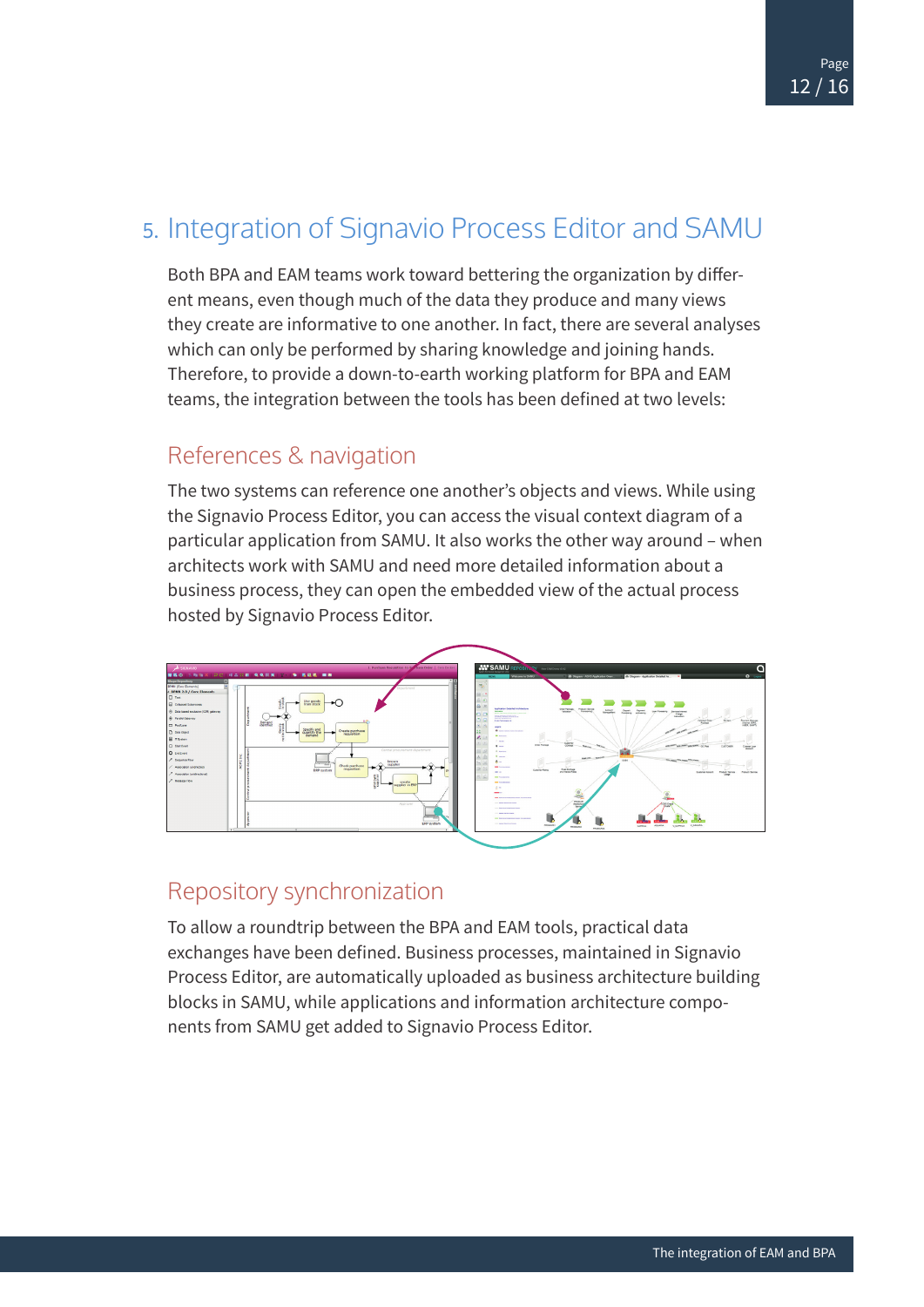

This way, the two teams basically build one joint knowledge base and every piece of information contributes to finding new opportunities. Think of the following:

- $\triangleright$  The enterprise architecture team has surveyed the business objects that various IT systems handle in the company. Business analysts and process owners assess the data input and output from process perspectives. What information is used and produced by processes in the different steps? From now on, elements of the information architecture maintained by architects in SAMU can be directly synched to Signavio Process Editor and reused. Analysts can link business objects to process steps as a normal Signavio dictionary item.
- $\triangleright$  When a new business line is established, process owners develop new models and revise existing flows in Signavio Process Editor. Requirements for IT system functionalities emerge – these can be registered in Signavio as an IT system bullet. As the process gets finalized it is synched to SAMU as a new business process object waiting for planning the appropriate IT support. Architects can design the high-level solution plan in SAMU keeping an eye on the detailed Signavio process flow embedded in the architecture tool.

As both parties need the support of the other one to realize business changes, this integration provides an ideal solution for a joint understanding of corporate efforts and potential consequences of desired changes. Communication among all team members is simplified and speeds up the identification of synergies.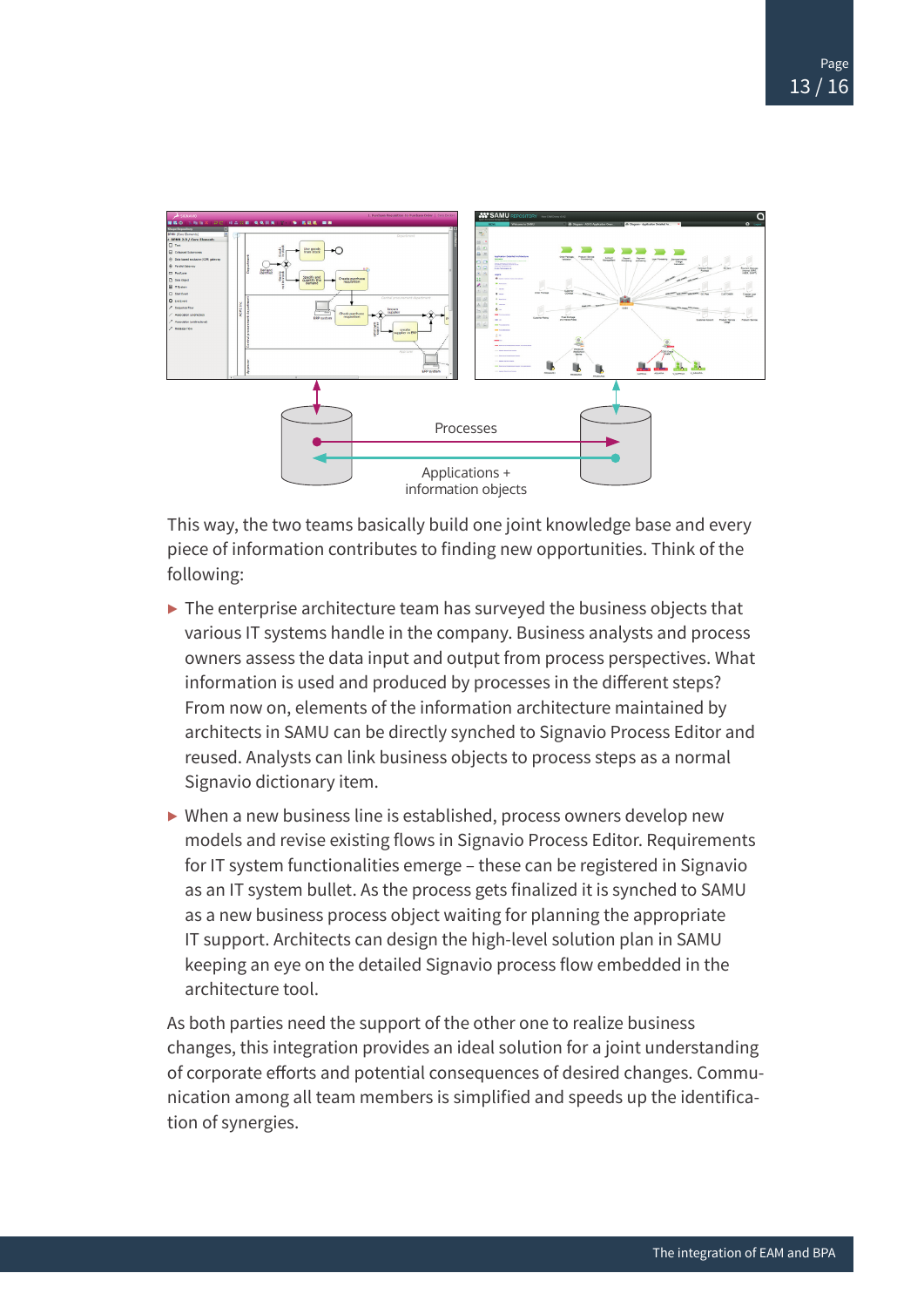### <span id="page-13-0"></span>6. Lessons Learned

- ▶ Every business change will have consequences on IT, while IT modifications have effect on business processes. Therefore, impact of changes have to be evaluated end-to-end in all projects.
- ▶ Focused BPA EAM disciplines need focused tools combined around a single platform to ensure knowledge is shared and considered.
- ▶ Business processes as well as business, information, and solution architectures work as common ground between business owners and IT. Visual diagrams are self-explanatory to both parties.
- ▶ Transformation is a process itself converting the present business operation and enterprise structure to an improved future state. Both, the transformation process as well as the architecture states have to be described and communicated.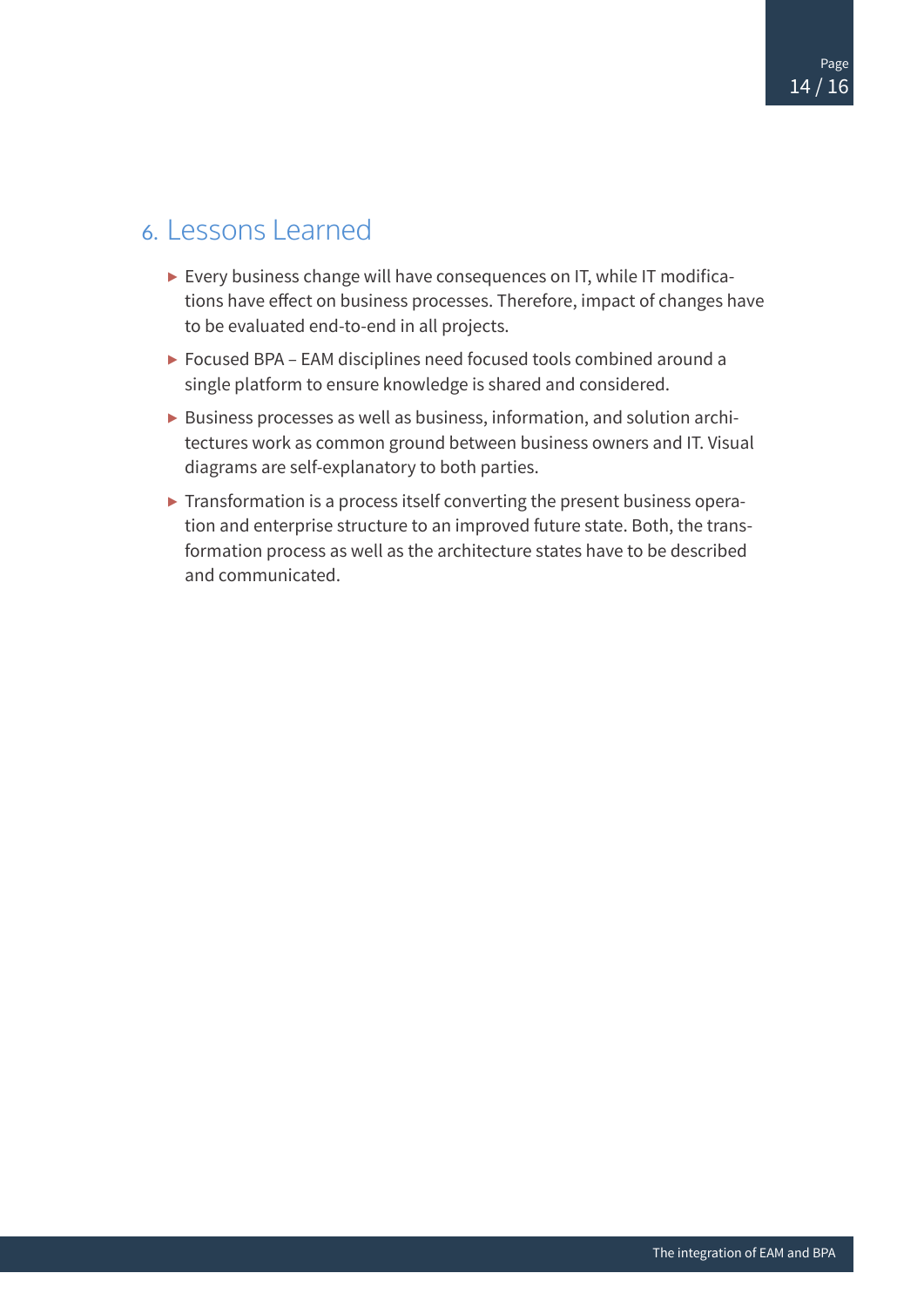# <span id="page-14-0"></span>7. FAQs

- 1. What are the common triggers to establish such integrated BPA-EAM platform in my organization?
	- ▶ Post-merger business and IT consolidations
	- $\triangleright$  Comply regulations, pass audits, act on audit recommendations and obtain certifications
	- $\blacktriangleright$  Establish new business lines
	- ▶ Reorganizations
	- ▶ Establish integrated business IT risk management
- 2. Who in the organization are the owners of the two disciplines?
	- $\triangleright$  BPA is usually held by the quality management and process analysis team in close cooperation with the process owners. EAM is typically owned by the enterprise architecture team with partial responsibilities of the application development and operation teams.
- 3. What if I already have Signavio or SAMU can I extend the existing functionalities?
	- ▶ Yes.